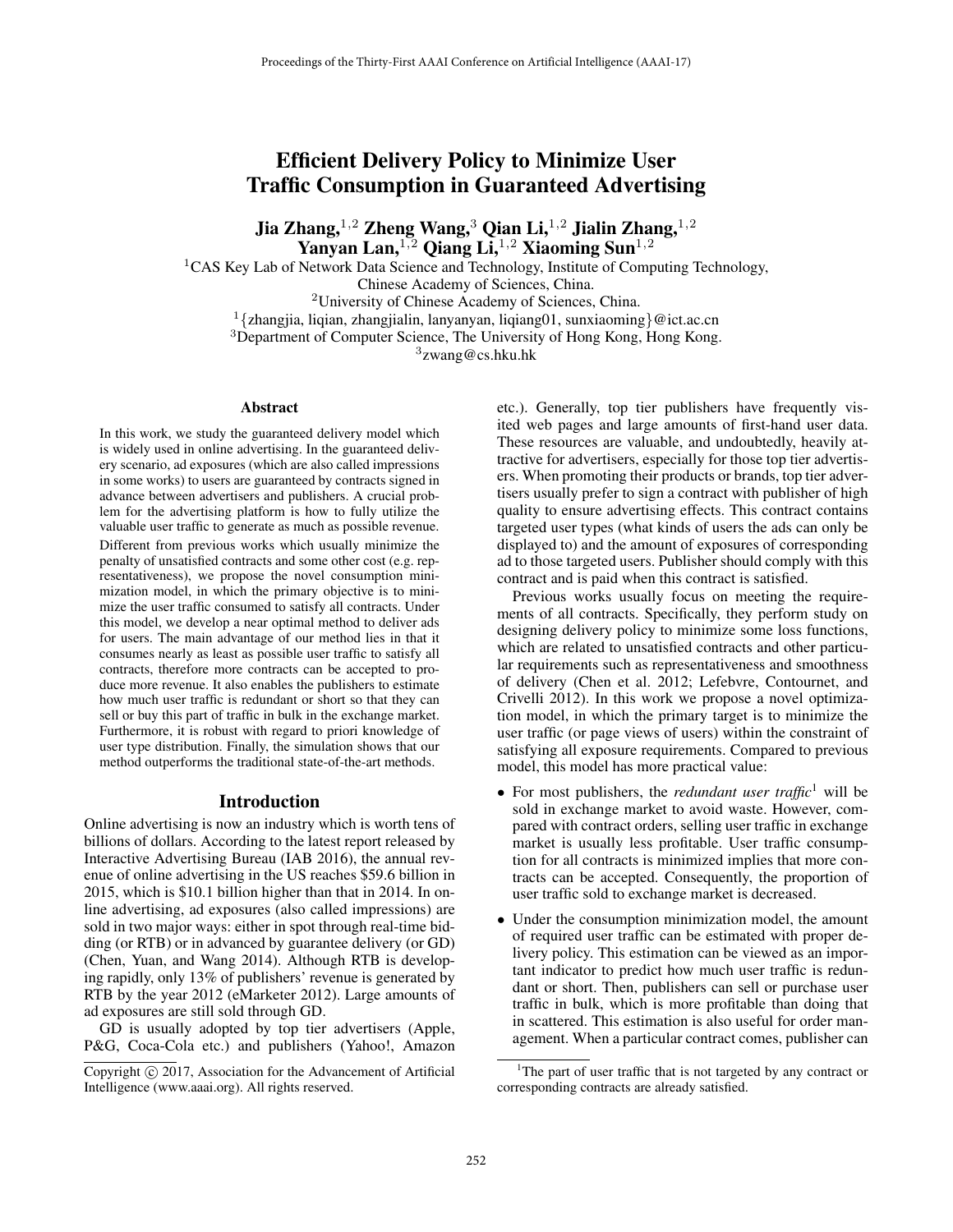make decision on whether to accept it based on the change of user traffic consumption.

# Contributions

In this work we propose a practical consumption minimization model for Guarantee Delivery. Under this model, we provide the theoretical analysis and design a near optimal delivery policy. Our contributions mainly consist of two parts which are listed as follows.

*Theoretical analysis for optimal expected user traffic consumption.* By employing some fundamental results in stopping theory, we prove that the optimal offline expected user traffic consumption is lower bounded by an expected flow (THEOREM 1). This is shown to be very useful for performance measurement of delivery policies. Besides, we construct an optimal online delivery policy based on a recursion. However, solving this recursion needs exponential time, which motivates us to design more efficient approximation delivery policy.

*Efficient near optimal delivery policy.* Inspired by some insights derived from the proof of lower bound for optimal offline user traffic consumption, we design a flow based delivery policy (ALGORITHM 1) in the online setting. This delivery policy has several advantages:

- (i) It consumes nearly as least as possible user traffic to satisfy all exposure requirements. Let  $n$  stand for the number of user types. If the total amount of all ads exposures is large enough, which is a realistic assumption in practice, the delivery policy achieves a near optimal competitive ratio  $1 + \frac{1}{\text{poly}(n)}$  (THEOREM 2).
- (ii) It is robust on the priori knowledge of user type distribution. As this distribution is learned from history data, it usually has a bias compared to the real one. It is a concern that whether this bias will influence the delivery efficiency significantly. For this issue, we provide a robustness result indicating that when the bias between the learned user type distribution and the ground truth is bounded, the loss on delivery efficiency is also bounded (THEOREM 3).
- (iii) Our policy can estimate user traffic consumption as well (THEOREM 2). As aforementioned, this estimation is very useful for order and traffic management.
- (iv) Our delivery policy is also flexible. It can be easily implemented to reach some other requirements, such as representativeness and smoothness of delivery (REMARK 1.).

According to simulation experiments, our delivery policy works well under different settings and outperforms other delivery policies including the well known HWM policy (Chen et al. 2012).

### Related Works

Online advertising is a hot topic concerned by researchers in both economic and computer science communities. We discuss the line of works that are most related to our paper.

The GD problem has been well studied as a special version of online assignment in theoretical domain. The classical online assignment problem studies adversary (or worst case) setting, such as (Karp, Vazirani, and Vazirani 1990;

Mehta et al. 2007; Agrawal, Wang, and Ye 2014; Sun, Zhang, and Zhang 2016). Some generalizations take distribution information into account. In the work (Feldman et al. 2009), the authors study the online matching problem when types of users are drawn independently from a known distribution, which is similar to our setting. However, their target is to maximize the matching size when there are  $n$  users in total. They propose an algorithm with competitive ratio 0.6702. This result is improved by works such as (Bahmani and Kapralov 2010; Jaillet and Lu 2013). Correspondingly, authors in the work (Karande, Mehta, and Tripathi 2011) study the online matching problem when the distribution of user types is unknown. In the work (Vee, Vassilvitskii, and Shanmugasundaram 2010), the authors propose the online allocation problem with forecast and suppose there is a sample set of vertices that will come online. They provide a general framework to optimize several object functions which satisfy some constraints. According to (Chen et al. 2012), this framework is sensitive to the accuracy of the forecast and requires solving a non-linear convex problem. We refer to the survey (Mehta 2012) for a systemic view.

Some more practical works have also been done in this field. In the work (Chen et al. 2012), the authors propose a delivery policy which is called High Water Mark (or HWM). It is efficient, space saving and stateless so that can run in parallel on distributed machines. However, it is not designed to optimize the user traffic consumption. Numerical results in the experimental part of our work show that HWM is not good enough when considering user traffic consumption. In the work (Lefebvre, Contournet, and Crivelli 2012), the authors design a policy called SHALE, which can be treated as an improvement of HWM. Actually, SHALE achieves a better performance on delivery with a loss on efficiency. However, SHALE is a heuristic algorithm, and usually needs specific number of iterations, which is sensitive to input, to get good enough results. A common problem for HWM and SHALE is that expected user traffic consumption is hard to estimated. Both HWM and SHALE take representativeness into consideration, which means ads in one campaign should be delivered somehow *fairly* to users among all targeted user types, instead of only partial types. Besides, *user reach* (the number of different individuals who see the ad) and *delivery frequency* (the number of times a user should see the ad) are also concerned by some works (Turner et al. 2014; Shen, Li, and Chen 2014).

In this work, we assume the user type distribution  $D$  is known in advance and the types of users are sampled from this distribution, while in other works, such as (Cetintas, Chen, and Si 2013; Cetintas et al. 2011), authors study how to estimate user traffic in a particular period. Another line of works concern the pricing mechanism and revenue maximization in GD (Bharadwaj et al. 2010; Radovanovic and Heavlin 2012). In the work (Bharadwaj et al. 2010), two algorithms are provided to calculate the price of each guaranteed contract based on the price of each targeted user.

As RTB is adopted by more and more publishers, some works study how to combine RTB and GD to make more profit. In the work (Ghosh et al. 2009), publishers are considered to act as bidders for guaranteed contracts. In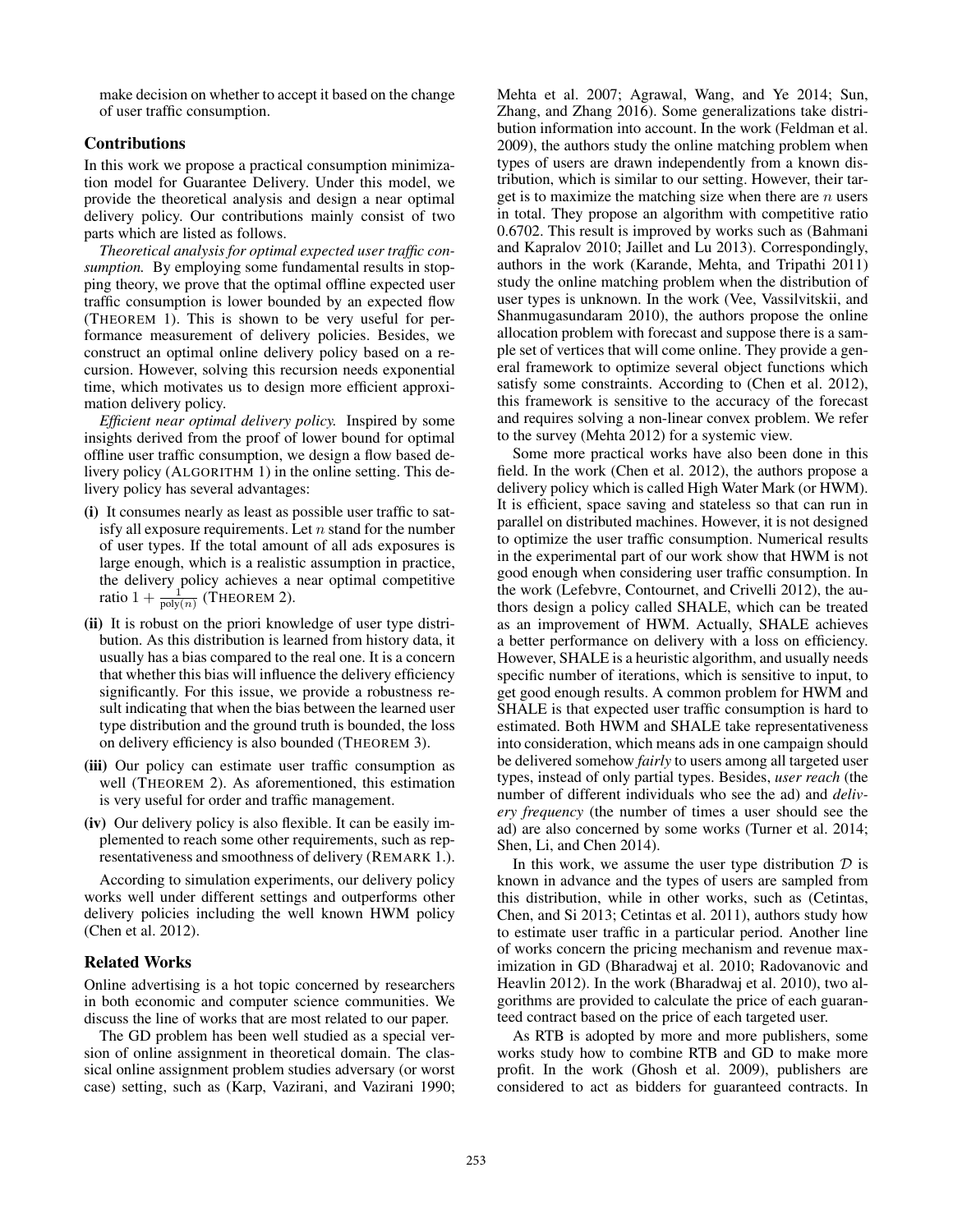works (Araman and Popescu 2010; Balseiro et al. 2011; Chen, Yuan, and Wang 2014), a similar framework is considered that publishers can dynamically select which ad campaign contract to accept. In the work (Chen, Yuan, and Wang 2014), it is shown that RTB and GD can be seamlessly combined programmatically and the authors provide some results about what percentages of user traffic should be sold in GD and what the price is.

## Consumption Minimization Model

In guaranteed delivery (GD) scenario, users are categorized into a set of *atomic* types according to their traits, e.g., geographic, gender, age etc. *Atomic* means each user visiting the publish platform can only belong to a unique type. Each advertiser has one or more ad campaigns and each campaign corresponds to a contract with publisher. The contract specifies how many times the corresponding ad should be exposed and the set of targeted user types. See Figure 1 as an example. The first ad campaign reserves 200 thousand exposures and all users at the age of 20 to 25 are targets of this campaign. Thus when a user who satisfies this requirement visits the platform, corresponding ad can be displayed to this user.



Figure 1: An example of ads campaigns in GD.

The ad campaigns and user types relationship can be formally modeled as a demand-supply graph  $G = (A, U, E)$ with  $|A| = m$  and  $|U| = n$ . The nodes in A stand for m ad campaigns, while nodes in  $U$  stand for  $n$  user types. For each ad campaign  $a_i \in A$  and user type  $u_j \in U$ , the edge  $(a_i, u_j) \in E$  means that  $u_j$  is targeted by  $a_i$ . Conventionally, for any  $v \in A \cup U$ , we use  $\Gamma(v)$  to stand for the neighbors of v in  $G$ .  $W_i$  stands for total amount of exposures that  $a_i$  reserves in the contract. We denote  $W = \{W_1, W_2, \dots, W_m\}$  for convenience, and let  $M \triangleq \sum_{i=1}^{m} W_i$ . We can safely assume  $M \gg n$ .  $W = \{W_1, W_2, \cdots, W_m\}$  for convenience, and let  $M \triangleq$ 

We assume the users come one by one online. Once a user visits the publish platform (we call it *a user visit*), her type is *revealed* and the publisher should irrevocably deliver only one  $ad^2$  (we call it *an exposure*). Usually, there are large amounts of users' visiting logs available on the publish platform, thus, we assume that each user type is drawn from a distribution  $\mathcal{D} = \{p_j | 1 \leq j \leq n\}$  which can be learned from those log data. That is, for any unseen user, she belongs to type  $u_j$  with probability  $p_j$ , which satisfies  $\sum_{j=1}^n p_j = 1$ .<br>We define  $n_j$  (resp. n.g.) as the minimum (resp. maxi-We define  $p_{\min}$  (resp.  $p_{\max}$ ) as the minimum (resp. maximum) arrival probability.  $D$  is considered as a part of the input. Thus, the input instance I is a triple  $(G, W, \mathcal{D})$ .

Our objective is to design an ads delivery policy to minimize the expectation of user traffic. Here the *user traffic consumed* means the number of users' visits when all contracts are fulfilled. It is a random variable due to the uncertainty of user traffic and the delivery policy. This is the *consumption minimization problem for user traffic* (abbreviated as CMPUT). For a delivery policy  $\pi$ , we employ the concept of competitive ratio to measure its performance. We say  $\pi$  has a *competitive ratio*  $c$  if and only if for any input instance,  $\frac{E(\pi)}{E(OPT)} \leq c$ , where  $E(\pi)$  is the expected user traffic consumed by policy  $\pi$  and  $E(OPT)$  is the expectation of optimal user traffic consumption when the publisher is allowed to modify previous delivery decisions. We also call  $E(OPT)$  optimal offline expected user traffic consumption.

We provide several important definitions for further analysis. Given an input instance  $I = (G, W, \mathcal{D})$  and a nonnegative number T, we can construct an *expected network*  $F<sub>G</sub>(T)$  by adding two nodes s (source) and t (sink) into G and set the capacities as follows. For  $a_i \in A$ , we connect s with  $a_i$  and set the capacity of the edge  $(s, a_i)$  as  $W_i$ . For  $u_j \in U$ , we connect t with  $u_j$  and set the capacity of the edge  $(u_j, t)$  as  $Tp_j$ . For those edges in E, we just set their capacities as M. Let MAX-FLOW( $F_G(T)$ ) stand for the maximum flow that can pass through  $F<sub>G</sub>(T)$ .  $Z_{flow}$  is defined as the minimum value of T that satisfies  $MAX$ -FLOW $(F_G(T)) = M$ .

## Theoretical Analysis

In this section we first prove a lower bound of the optimal offline expected user traffic consumption, and then construct an optimal online policy based on a recursion which needs exponential time to solve. To beat this hardness we develop an efficient and near optimal flow based policy.

# Lower Bound for Optimal Offline User Traffic Consumption

The main tool we employ to develop our lower bound is *Wald's identity* (Wald 1944). Wald's identity is a foot stone in optimal stopping theory. Here we use a variant introduced in work (Blackwell 1946), and it can be described as follow.

**Wald's Identity.** Let  $X_1, X_2, \cdots$  be i.i.d. random variables with  $E(X_1) < \infty$ , and let  $\tau$  be a stopping rule which is ables with  $E(X_1) < \infty$ , and let  $\tau$  be a stopping rule which is independent with  $X_{-1,1}$ ,  $X_{-1,2}$ ,  $\cdots$  and satisfies  $E(\tau) < \infty$ independent with  $X_{\tau+1}, X_{\tau+2}, \cdots$  and satisfies  $E(\tau) < \infty$ ,<br>then there has  $E(\sum_{i=1}^{T} X_i) = E(\tau)E(X_i)$ then there has  $E(\sum_{i=1}^{T} X_i) = E(\tau)E(X_1)$ .<br>To use Wald's Identity, we need an upper bound of

 $E(OPT)$ . Consider a simple delivery policy called RAN-DOM, in which each ad campaign  $a_i$  is expanded as  $W_i$ ads. These ads target the same types of users and each of them needs to be exposed only once. When a user that belongs to  $u_i$  comes, RANDOM uniformly chooses one ad from all valid ones waiting for exposure. For each  $u_j$ , denote  $W(u_j) = \sum_{a_i \in \Gamma(u_j)} W_i$ , we have the following result.

### Proposition 1.

$$
E(\text{RANDOM}) \leq \int_0^\infty \left(1 - \prod_{i=1}^m (1 - e^{-t \sum_{u_j \in \Gamma(a_i)} \frac{p_j}{W(u_j)}})^{W_i}\right) dt.
$$

*Proof.* In RANDOM, each expanded ad will be delivered with probability  $\sum_{u_j \in \Gamma(a_i)}$  $\frac{p_j}{W(u_j)}$  when the first

 $2$ Our results can be easy extended to meet multiple delivery requirement. See the full version (Zhang et al. 2016) for detail.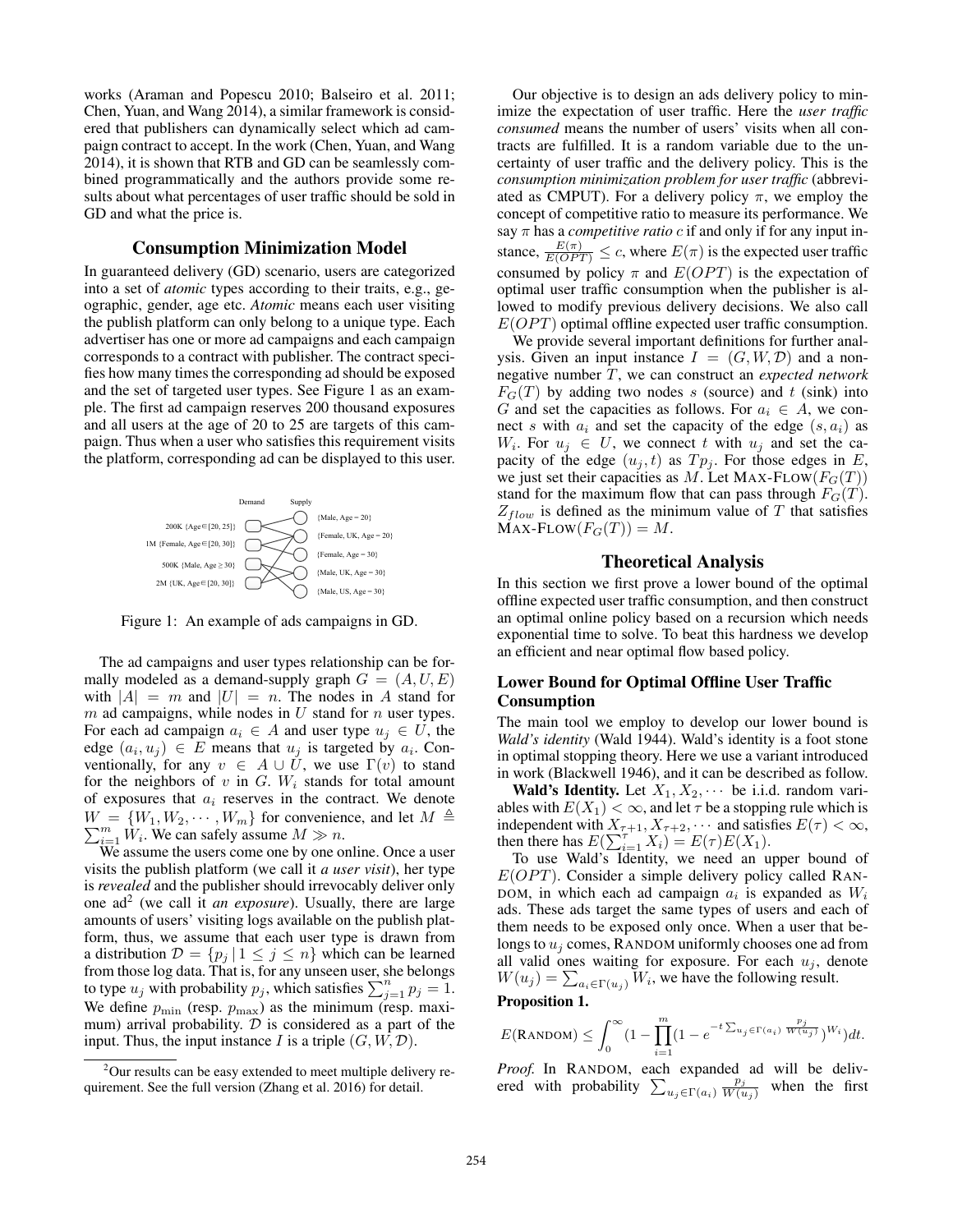user comes. This probability will increase with more and more ads are delivered. If we fix the probability just as  $\frac{p_j}{W(u_j)}$ , the GD problem is reduced to the *non*- $\sum_{u_j \in \Gamma(a_i)}$ *uniform coupon collection problem*, and according to the work (Flajolet, Gardy, and Thimonier 1992), the expected user traffic consumption can be calculated by an integral as shown in this proposition. Clearly, this integral will converge to a value, which is an upper bound of  $E(RANDOM)$ .  $\Box$ 

According to above proposition,  $E(OPT) \leq$  $E(\text{RANDOM}) < \infty$ .

Denote  $U_j$  as the number of users belong to type  $u_j$ when all contracts are fulfilled and let  $[n]$  stand for the set  $\{1, 2, \dots, n\}$ . We can use Wald's Identity to show the following proposition.

**Proposition 2.** 
$$
E(U_j) = p_j E(OPT)
$$
 for any  $j \in [n]$ .

*Proof.* This is a direct application of Wald's Identity. Fix any  $j \in [n]$ , define

$$
X_t = \begin{cases} 1, & \text{the } t \text{-th user belongs to type } u_j, \\ 0, & \text{otherwise.} \end{cases}
$$

We can find that  $\{X_t\}_{t\geq 1}$  is a sequence of i.i.d. random variables and  $E(X_t) = p_i < \infty$ . In addition,<br>the stopping time of the policy i.e. *OPT* is indepenthe stopping time of the policy, i.e.  $OPT$  is independent of  $X_{OPT+1}, X_{OPT+2}, \cdots$  and  $E(OPT) < \infty$ . Thus  $E(U_j) = E\left(\sum_{t=1}^{OPT} X_t\right) = p_j E(OPT).$ 

**Theorem 1.** *For any input instance,*  $E(OPT) \geq Z_{flow}$ *.* 

*Proof.* According to the definition of  $Z_{flow}$  and the property of maximum flow, there exists a subset  $S \subseteq A$  such that  $\sum_{a_i \in S} W_i \ge \sum_{u_j \in \Gamma(S)} p_j Z_{flow}$ , where  $\Gamma(S) \subseteq U$  is the set of user types torgeted by ad compaigns in S. Otherwise set of user types targeted by ad campaigns in S. Otherwise,  $Z_{flow}$  can be decreased to a smaller value which still satisfies MAX-FLOW( $F_G(Z_{flow})$ ) = M. It is a contradiction to the definition of  $Z_{flow}$ .

On the other hand, the delivery procedure can stop only if the ad corresponding to campaign  $a_i$  has been delivered  $W_i$ times, thus  $\sum_{u_j \in \Gamma(S)} U_j$  is always no less than  $\sum_{a_i \in S} W_i$ .

According to PROPOSITION 2, we have  $E(U_i)$  =  $p_iE(OPT)$  for any  $i \in [n]$ , thus

$$
\sum_{u_j \in \Gamma(S)} p_j E(OPT) = E \sum_{u_j \in \Gamma(S)} U_j \ge \sum_{u_j \in \Gamma(S)} p_j Z_{flow},
$$

which implies  $E(OPT) \geq Z_{flow}$ .

## Optimal Online Delivery Policy

Suppose the first user comes with type  $u_j$ . If no ad campaign targets  $u_j$ , nothing will be delivered to this user; otherwise, the delivery policy should decide which ad in  $\Gamma(u_i)$ will be delivered. It is easy to argue that if  $\Gamma(u_i)$  is not empty, delivering nothing can not be better than delivering any arbitrary ad to the user. Suppose  $a_i \in \Gamma(u_i)$  is delivered, then the problem is reduced to a sub problem in which ad  $a_i$  should be delivered  $W_i - 1$  times. For convenience, we construct an input  $I(i)=(G, W(i), \mathcal{D})$ , where  $W(i) =$ 

 $\{W_1,\ldots,W_{i-1},\max\{0,W_i-1\},W_{i+1},\ldots,W_m\}$ . Based on above analysis, in the optimal online delivery policy  $\pi^*$ ,  $a_i$  must be chosen to satisfy that  $a_i$  =  $\arg \min_{a_k \in \Gamma(u_i)} E(\pi^*(I(k))),$  where  $E(\pi^*(I(k)))$  stands for expected user traffic consumed by  $\pi^*$  on input instance  $I(k)$ . According to the properties of conditional expectation, we have  $E(\pi^*(I)) = 1 + \sum_{i=1}^n \min_{\pi \in \mathcal{D}} E(\pi^*(I(i)))$  Thus  $\pi^*$  can be con- $\sum_{j=1}^{n} p_j \min_{a_i \in \Gamma(u_j)} E(\pi^*(I(i)))$ . Thus,  $\pi^*$  can be con-<br>structed from bottom to top by dynamic programming (DP) structed from bottom to top by dynamic programming (DP). However, it is easy to check that there are  $\prod_{i=1}^{m} (W_i + 1)$ <br>sub problems in this DP Thus exponential time is needed to sub problems in this DP. Thus, exponential time is needed to construct  $\pi^*$  in this way. In fact, we believed that  $\pi^*$  is hard to construct in any way. This motivates us to design some delivery policies with polynomial running time.

#### Delivery Policy Design for CMPUT

According to previous analysis,  $Z_{flow}$  is highly related to  $E(OPT)$ . It somehow reminds us to use expected flow to guide ads delivery. Inspired by this insight, we design a flow based delivery policy.

Flow Based Delivery Policy As shown in ALGORITHM 1, the flow based delivery policy can be divided into two parts: the offline part and the online part. In the offline part, we first construct an expected network with integer capacities on all edges, that's  $F_G(Z)$  used in ALGORITHM 1. The difference between  $F_G(\hat{Z})$  and  $\hat{F}_G(\hat{Z})$  lies in that the capacity of edge  $(u_j, t)$  is set to be  $[Zp_j]$  for  $j \in [n]$  in the latter. Then we find the minimum value of  $\hat{Z}$  while ensuring the may flow on find the minimum value of  $\hat{Z}$  while ensuring the max flow on  $\hat{F}_G(\hat{Z})$  is no less than M. To find such a value of  $\hat{Z}$ , we extend the idea of binary search, that's to say, we enumerate a value  $\hat{Z}$ , and calculate MAX-FLOW( $\hat{F}_G(\hat{Z})$ ), then adjust the value of  $\hat{Z}$  with a similar idea of binary search. According to the properties of maximum flow, the traffic on each edge in maximum flow is a non-negative integer when the capacities of all edges are integers. This is why we use  $F_G(Z)$  instead of  $F_G(Z)$ . In the online part, when a user comes, we deliver a proper ad according to the maximum flow of  $F_G(Z)$ .

Note that we haven't specified how to deliver an ad according to the maximum flow of  $F_G(\hat{Z})$  in the line REM. Actually, FLOW-BASED-DELIVERY-RULE stands for a class of delivery rules which satisfy that when there are no less than  $\begin{bmatrix} Zp_j \end{bmatrix}$  users of type  $u_j$  come to the publish plat-<br>form either all ode of a separatelized or no less than  $C$ form, either all ads of  $a_i$  are delivered or no less than  $C_{i,j}$ ads of  $a_i$  are delivered to users of type  $u_i$ . We can implement a FLOW-BASED-DELIVERY-RULE according to particular requirements, such as representativeness and smoothness of delivery. Here we give a simple implementation in ALGO-RITHM 2.

Next, we will prove that the performance of ALGORITHM 1 is quite good by showing that it is close to the lower bound provided in THEOREM 1 when  $Mp_{\text{min}} = \Omega(n^{-\epsilon})$  for  $\epsilon > 0$ . The main tool we employ is the Chernoff Bound, which is an important tool in probability theory. Besides the Chernoff Bound, the full proof of THEOREM 2 mainly depends on delicate analysis of expectation. We leave this proof in supplemental material of the full version (Zhang et al. 2016).

 $\Box$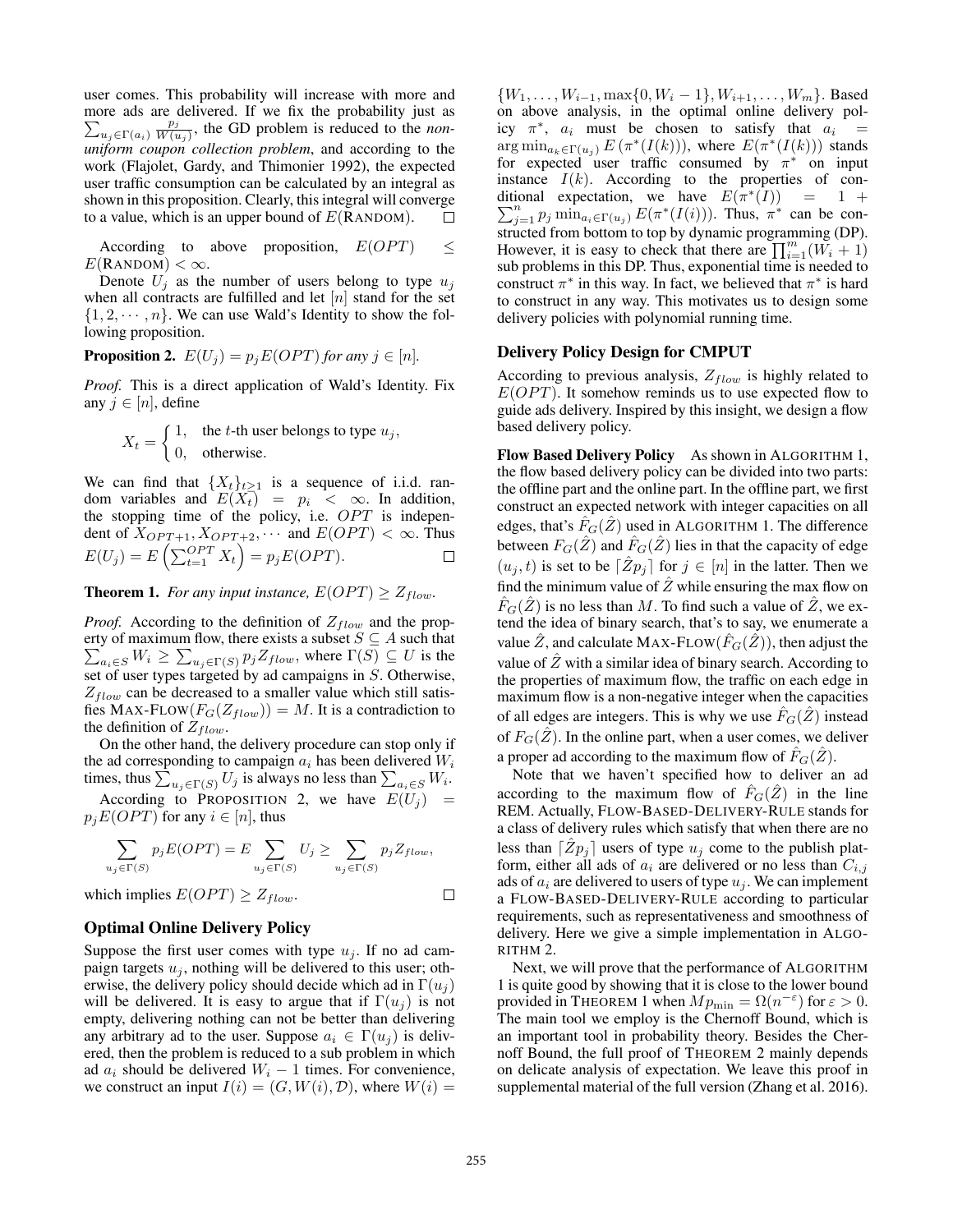Algorithm 1: Expected Flow Based Delivery Policy INPUT:  $I = (G, W, \mathcal{D}).$ OFFLINE PART: Set  $\hat{Z} \leftarrow M/2$ . repeat Set  $\ddot{Z} \leftarrow 2\ddot{Z}$ . Construct an expected network  $\hat{F}_G(\hat{Z})$ . until MAX-FLOW $(\hat{F}_G(\hat{N})) > M$ ; Set  $Begin \leftarrow \hat{Z}/2$ ,  $End \leftarrow \hat{Z}$ . repeat Set  $Mid \leftarrow (Begin + End)/2.$ if MAX-FLOW $(\hat{F}_G(\hat{N})) < M$  then  $\perp$  Set Begin ← Mid + 1. else  $\Box$  Set  $End \leftarrow Mid$ . until  $Begin \geq End;$ Set  $\hat{Z} \leftarrow Begin$ . for *each*  $(a_i, u_j) \in E$  do Set  $C_{i,j}$  as the traffic passing through  $(a_i, u_j)$  in the maximum flow of  $\hat{F}_G(\hat{Z})$ . ONLINE PART: for *each user comes to the publish platform* do if  $M = 0$  then exit. Suppose  $u_j$  is the type of this user. REM Set  $i \leftarrow$  FLOW-BASED-DELIVERY-RULE $(u_j)$ .<br>
IF if  $i = NULL$  then if  $i = NULL$  then Taking this user for other purpose. Deliver an ad of  $a_i$  to current user. Set  $W_i \leftarrow W_i - 1$  and  $M \leftarrow M - 1$ .

| <b>Algorithm 2: GREEDY-DELIVERY-RULE</b>                                  |
|---------------------------------------------------------------------------|
| GREEDY-DELIVERY-RULE $(u_i)$                                              |
| Set $i' \leftarrow \arg \max_{a_i \in \Gamma(u_i), W_i > 0} \{C_{i,j}\}.$ |
| if we can't find such an $i'$ then                                        |
| $\parallel$ return $NULL$ .                                               |
| Set $C_{i',j} \leftarrow C_{i',j} - 1$ .<br>return i'.                    |
|                                                                           |

**Theorem 2.** *Given*  $\varepsilon > 0$ *, when*  $Mp_{\text{min}} = \Omega(n^{\varepsilon})$ *, the expected user traffic consumption of* ALGORITHM *1 is at most*  $(1 + O(n^{-\epsilon/2})) \cdot Z_{flow}$ , which implies that it achieves a<br>*assumation artic*  $1 + O(n^{-\epsilon/2})$ *competitive ratio*  $1 + O(n^{-\epsilon/2})$ *.* 

Remark 1. It should be pointed out that the flow based delivery policy can be generalized to solve the representativeness, smoothness and multiple delivery issues. The details can be found in the supplemental material of (Zhang et al. 2016). Remark 2. The flow based delivery policy provides a threshold that how many users of each type are needed to satisfy all contracts, thus user traffic beyond this threshold can be safely utilized for other purpose, such as sell it in an exchange market. It is shown in Line IF of ALGORITHM 1.

Robustness In our model, we assume the user type distribution is accurate. However, there usually has a bias between estimated distribution and the real one. The following analysis provides a robustness guarantee for flow based delivery policy.

Given a delivery policy  $\pi$ , denote  $E_{\mathcal{D}}(\pi(\hat{\mathcal{D}}))$  as the expected user traffic consumption when the distribution input to  $\pi$  is  $\hat{\mathcal{D}}$  while the real distribution is  $\mathcal{D}$ . We also define  $\hat{p}_j$ as the estimated probability for  $p_i$  in  $\hat{\mathcal{D}}$ . Now we have the following theorem for the flow based delivery policy. The full proof is moved to supplemental material of (Zhang et al. 2016).

**Theorem 3.** *Denote the flow based delivery policy as*  $\pi_f$ , *for any*  $\delta > 0$ , *if*  $(1 - \delta)p_j \leq \hat{p}_j \leq (1 + \delta)p_j$  *for each user type*  $a_n y \delta > 0$ , if  $(1 - \delta)p_j \le \hat{p}_j \le (1 + \delta)p_j$  *for each user type*  $a_j$ , we have  $E_{\mathcal{D}}(\pi_f(\hat{\mathcal{D}})) \leq \frac{(1+O(n^{-\epsilon/2}))(1+\delta)}{1-\delta}E_{\mathcal{D}}(\pi_f(\mathcal{D})).$ 

# Experiments

In this section, we perform some simulations of the flow based delivery policy and several other policies on different random graphs. All experiment arguments are selected to approximate the real world system. The results show the superiority of the flow based delivery policy.

#### Experimental Setup

Hardware A desktop with an Intel i5-4570 CPU @ 3.2GHZ and a 4GB DDR3 memory.

Settings Restricted by the business model of GD, the size of demand-supply graph in real system is usually not large. Thus we conduct experiments on a random demand and supply graph with 500 ad campaigns and 1000 user types. Edges are generated uniformly and randomly while the average degree of user types are fixed. To generate the user types distribution D, we choose a random value  $r_j > 0$ <br>for each  $u_j$  and set  $n_j = \frac{r_j}{n_j}$  r is chosen in two for each  $u_j$ , and set  $p_j = \frac{r_j}{\sum_{i=1}^{1000} r_i}$ .  $r_j$  is chosen in two ways:  $r_j$  is drawn uniformly from [0, 1] (we call this method<br>Random-Normalization) or  $r_j$  equals to  $\frac{1}{1000} + \varepsilon$ , where  $\varepsilon \sim \frac{\Lambda}{1000} (1.46000^2)$  (we call this method Gauss Perturbation)  $\mathcal{N}(0, 1/6000^2)$  (we call this method Gauss-Perturbation).

Delivery Policies We compare the flow based delivery policy (FB) with other four delivery policies, including RANDOM, HWM, and two intuitive greedy policies: PROBABILITY-GREEDY (PG) and DEGREE-GREEDY (DG).

Policies DG and PG are based on a straightforward idea that ad campaigns that are *difficult* to be fulfilled should have a higher priority. Specifically, when a user comes, the ad with minimum degree on demand-supply graph is cho-  $\sum_{u_j \in \Gamma(a_i)}$ sen in DG, while in PG, it calculates a *delivery value*  $r_i$  =  $\frac{p_j}{W(u_j)}$  for each ad campaign  $a_i$ , and delivers an ad with minimum delivery value. Recall that  $W(u_j) = \sum_{n \ge 0} W_i$ . For these policies we compare their com- $\sum_{a_i \in \Gamma(u_j)} W_i$ . For these policies, we compare their competitive ratios and the robustness on different random graphs and different user visiting sequences. On each generated random graph, we simultaneously run five policies with 100 sampled user sequences. The competitive ratio for each policy is estimated as dividing the average user traffic consumed on these sampled sequences by the average optimal user traffic needed.

#### Experiments under Different Average Degrees

The first experiment is conducted under different average degrees of user types. With a specific average degree, there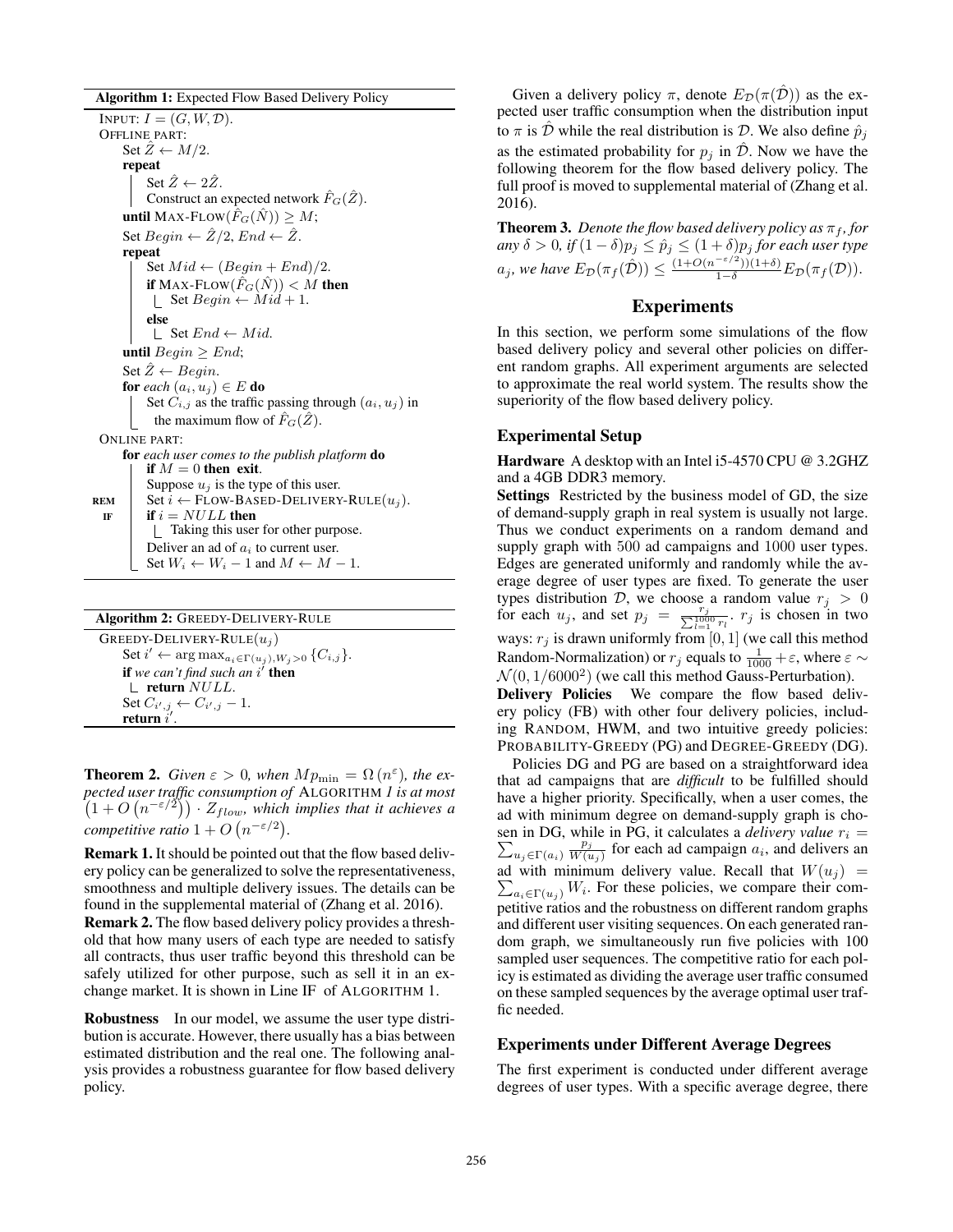are 100 input instances generated independently and randomly. Half of them use Random-Normalization to generate  $D$ , the others use Normalization-Perturbation.  $W_i$  is drawn uniformly from [50, 100]. In the second experiment we will show that the amount of exposures has little influence on performance, thus a small value for  $W_i$  is enough.

Experiment results for average degrees 5, 10, 15, 20 and 25 are shown in Figure 2. The height of the bar stands for the average competitive ratios on 50 input instances with corresponding setting while the vertical lines indicate the fluctuation ranges of those competitive ratios. According to this figure, the flow based delivery policy has a much better competitive ratio under all average degrees. These fluctuation ranges of competitive ratios also show that the flow based delivery policy is more robust on different graphs.

Surprisingly, DG is the second best policy. When the average degree is 5, its average competitive ratio is very close to that of the flow based delivery policy with a gap about 0.015 for Random-Normalization and 0.035 for Gauss-Perturbation. However, these gaps will be enlarged as the average degree increases to 10, 15 and 20. From Figure 2 we can also find the fact that the performances of all delivery policies will be improved continuously with average degree increasing. In fact, when the average degree is large enough, all polices are near optimal<sup>3</sup>. However, for the purpose of accurately targeting, the demand-supply graph is usually very sparse in real world.

In Figure 3, we show more detail experiment results of five delivery polices on 50 input instances with Random-Normalization and average degree 10. Figure 3a shows the results of competitive ratios. The horizontal axis stands for 50 input instances. As we can see, the flow based delivery policy achieves a much better competitive ratio on each input instance and it works more steadily. The worst case performance among all sampled user visiting sequences on 50 input instances is shown in Figure 3b. Clearly, the flow based delivery policy is more robust on the worst sampled sequence too.

## Experiments under Different Exposure

In this part, we compare five polices under different exposure settings. The number of exposures for each ad campaign is uniformly drawn from 100 to 2500, 5000, 10000 and 20000. We only consider average degrees of 5 and 10. Similarly, 100 graphs are drawn independently, and for 50 of them, we construct distributions by Random-Normalization and for the rest, Gauss-Perturbation is used. Then input instances are constructed with different exposure settings.

Figure 4 shows the results for Random-Normalization. The flow based delivery policy outperforms other polices under all exposure settings. We point out that the amount of exposures seems to have little influence on the performance for each delivery policy. It is somehow means the user traffic consumption of each studied policy has a linear relationship with the total amount of exposures for a fixed demand-supply graph. Besides, comparing Figure 4a



Figure 2: Comparison under different average degree with Random-Normalization and Gauss-Perturbation. The height of the bar is the average of competitive ratios on 50 input instances and the vertical lines indicate the fluctuation ranges.



(b) Performance on the worst user visiting sequence

Figure 3: Results for 50 input instances with average degree 10 and Random-Normalization. The horizontal axis stands for those input instances.



Figure 4: Comparison under different exposures with Random-Perturbation.

and 4b and combining previous experiments, we can find that the structure of demand-supply is much more crucial for the GD problem. Similar results are obtained for Gauss-Perturbation. These results can be found in supplemental material of (Zhang et al. 2016).

## Conclusions and Future Works

In this work, we study the consumption minimization problem for user traffic, which lies in the heart of GD scenario. We provide a lower bound for the optimal offline user traffic consumption with an expected flow, which is shown to be useful for performance evaluation. We then propose a flow based delivery policy. This delivery policy consumes nearly as least as possible user traffic to satisfy all contracts under a realistic constraint. What's more important, it is robust with regard to estimation error of user type distribution and

<sup>&</sup>lt;sup>3</sup>Considering an extreme case that when the demand-supply graph is complete, any reasonable delivery policy will be optimal.